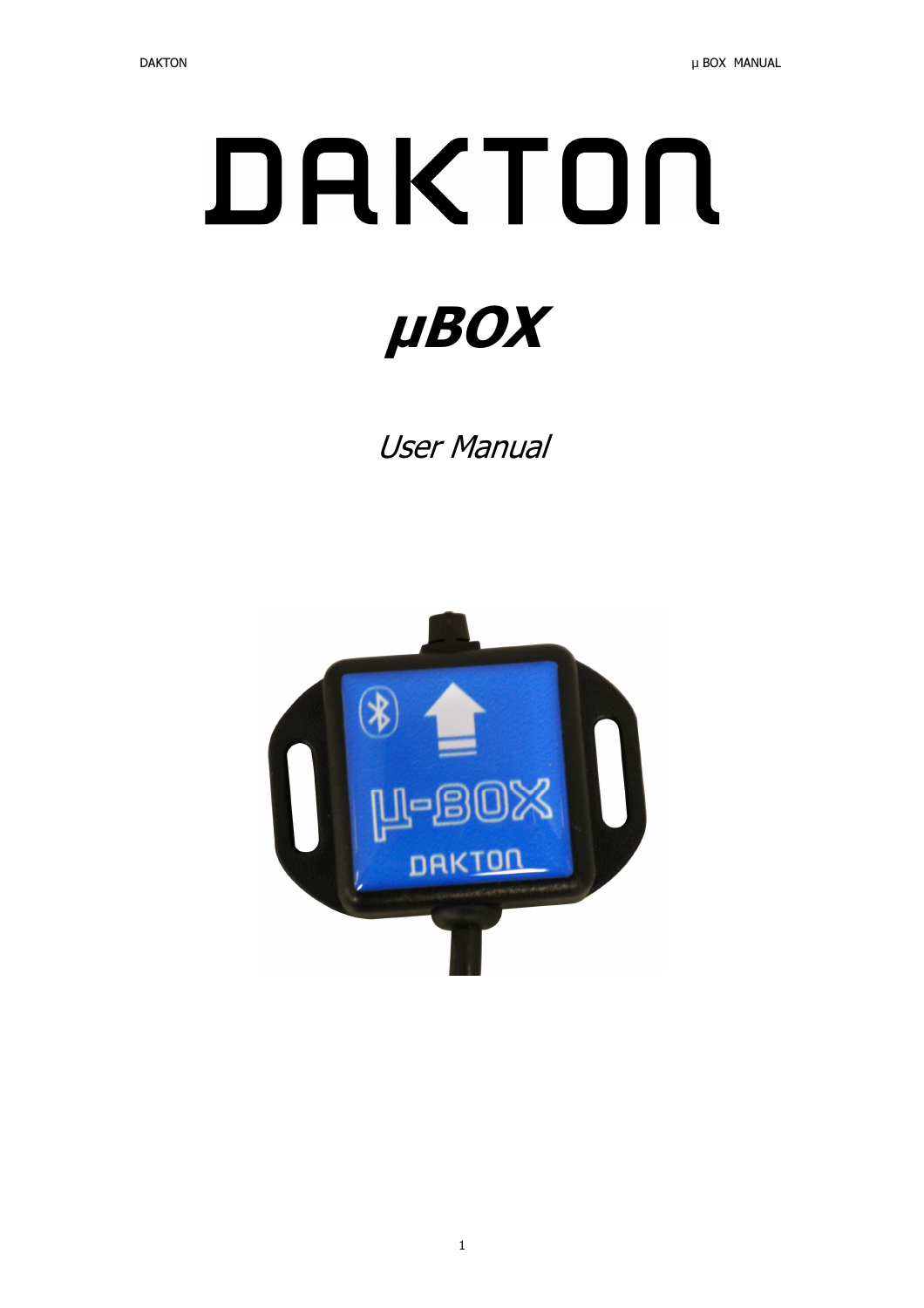# DAKTON µ BOX: compact data logger and sensor

µ BOX is a sensor and a data logger together. It records data processed by DAKTON DASHBOARD with the addition of lateral and longitudinal accelerations. Together with data analysis software **DATAVIEW** it offers a very compact and simple way of monitoring performance of your engine, chassis and driver.

### µ BOX CHARACTERISTICS:

| -Max sample frequency:                     | 50 Hz with High rate setting,<br>10Hz with Low rate setting                |
|--------------------------------------------|----------------------------------------------------------------------------|
| -Data memory: 4Mb                          |                                                                            |
|                                            |                                                                            |
|                                            | -Max recording duration: $>$ 5 hours with High rate setting                |
|                                            | -Powered through RKS DASH unit battery for more than 30 hours battery life |
| -Data offload through PC USB and Bluetooth |                                                                            |
| -Size: $35 \times 35 \times 15$ mm         |                                                                            |
| -Weight: 35g                               |                                                                            |

-IP 67 rated

### SETTING UP YOUR µ-BOX:

There is very little to do for setting up your  $\mu$ -BOX as all the channels to log are automatically recognized. However you will still need to specify the following:

*-Circuit Name -Driver Name -Logging rate* (High or Low)

This information is required for the following reasons:

-Directory structure for saving data is:

c:\DAKTON\DATAVIEW\Data\*Year*\*Circuit*\*Day*\*Driver\Runs data* where

*Year* is the year setup in your PC date at the time of your data offload *Circuit* is the circuit name specified in the µ-BOX *Driver* is the driver name specified in the µ-BOX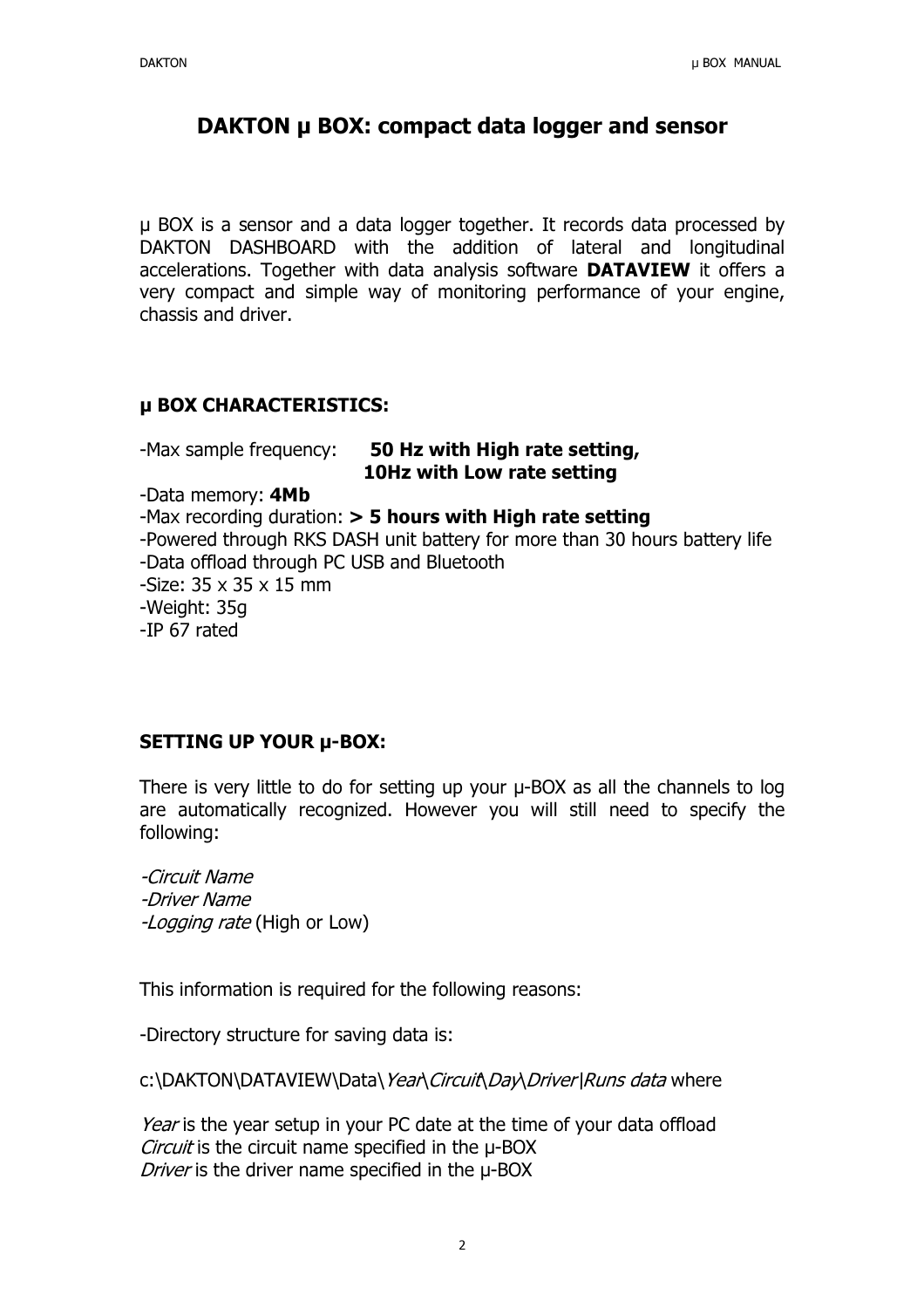*Runs data* are the run data files named with progressive numbers

This data saving structure is important in order to store data in the specific order. Important is also to make sure your PC date is always correct as it's used to define the directory name.

Read guidelines on how to install the USB cable (*Installation and setup USB cables UK.pdf*) that you will find C:\DAKTON\DATAVIEW\HELP once DATAVIEW will have been installed from the enclosed CD.



Following window will appear if connection established

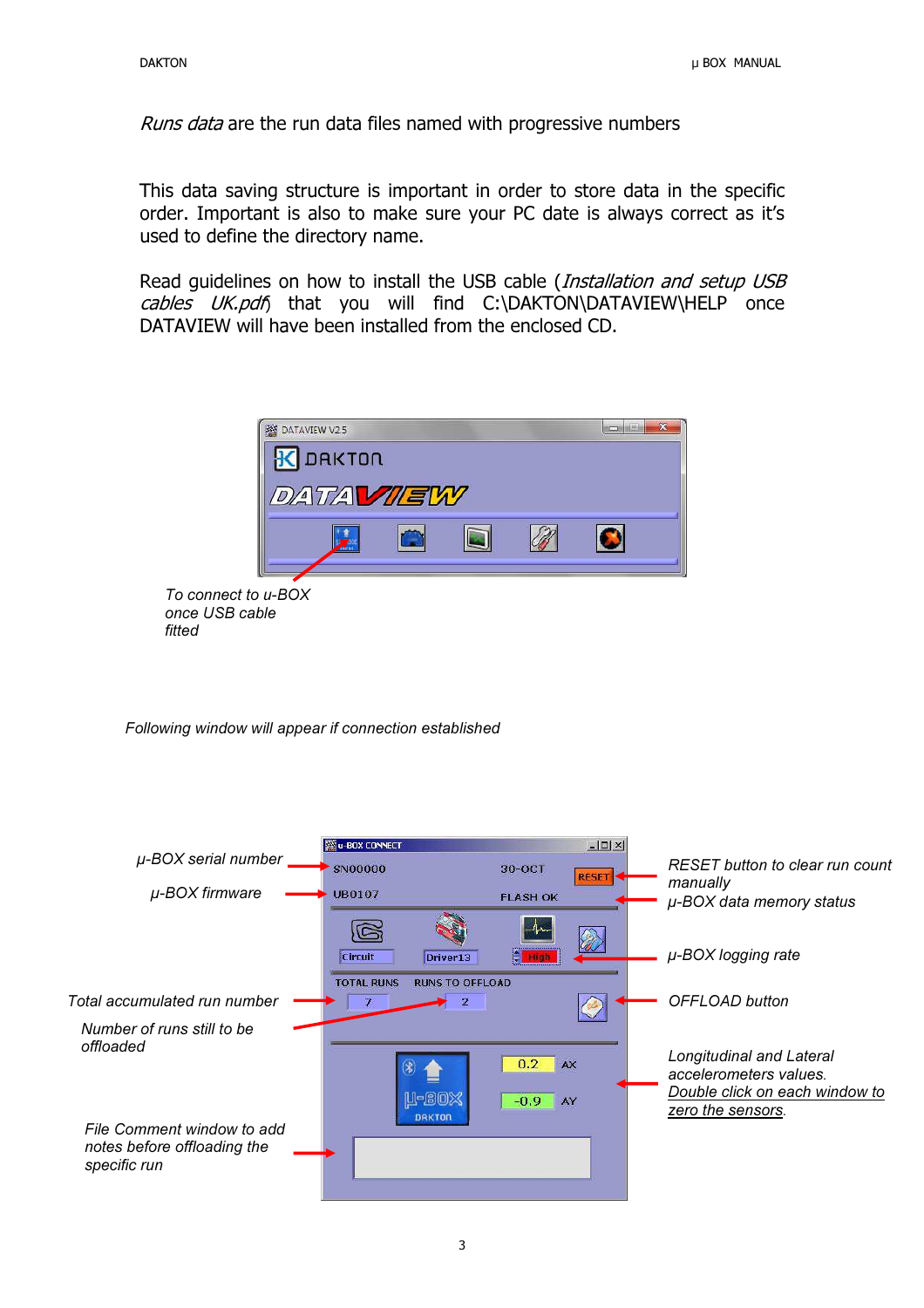# Important to know:

-When your PC date changes as a result of using the computer the day after you set up your µ-BOX you will be asked if you want to update µ-BOX date. If you choose YES your run count will be reset as the µ-BOX assumes you are starting a new day of data collection.

If your µ-BOX has still got data stored from previous day to be offloaded and you want to save these data then you need to answer NO, offload the remaining data that will be stored in the old date directory. Once this is completed you should connect again to your µ-BOX and this time answer YES.

For a detailed explication on how to use DATAVIEW for data analysis please refer to the specific manual.

## HOW TO INSTALL YOUR µ-BOX:

As your µ-BOX contains accelerometers it's very important to fit it correctly on your chassis. DAKTON provide a specific bracket to help positioning the device correctly.

Ideally your µ-BOX should be fitted horizontally to the ground, with the offload connector forward and µ-BOX logo facing upward. A suitable position is shown below:



Please consider that if you fit your u-BOX with a different orientation you may affect the possibility to be able to plot your circuit correctly. The minimum requirement is to make sure the lateral accelerometer is oriented along the Y axis shown above. You can still fit the box upside-down with the offload connector facing forward but in this case you will have to invert Ay while plotting your circuit.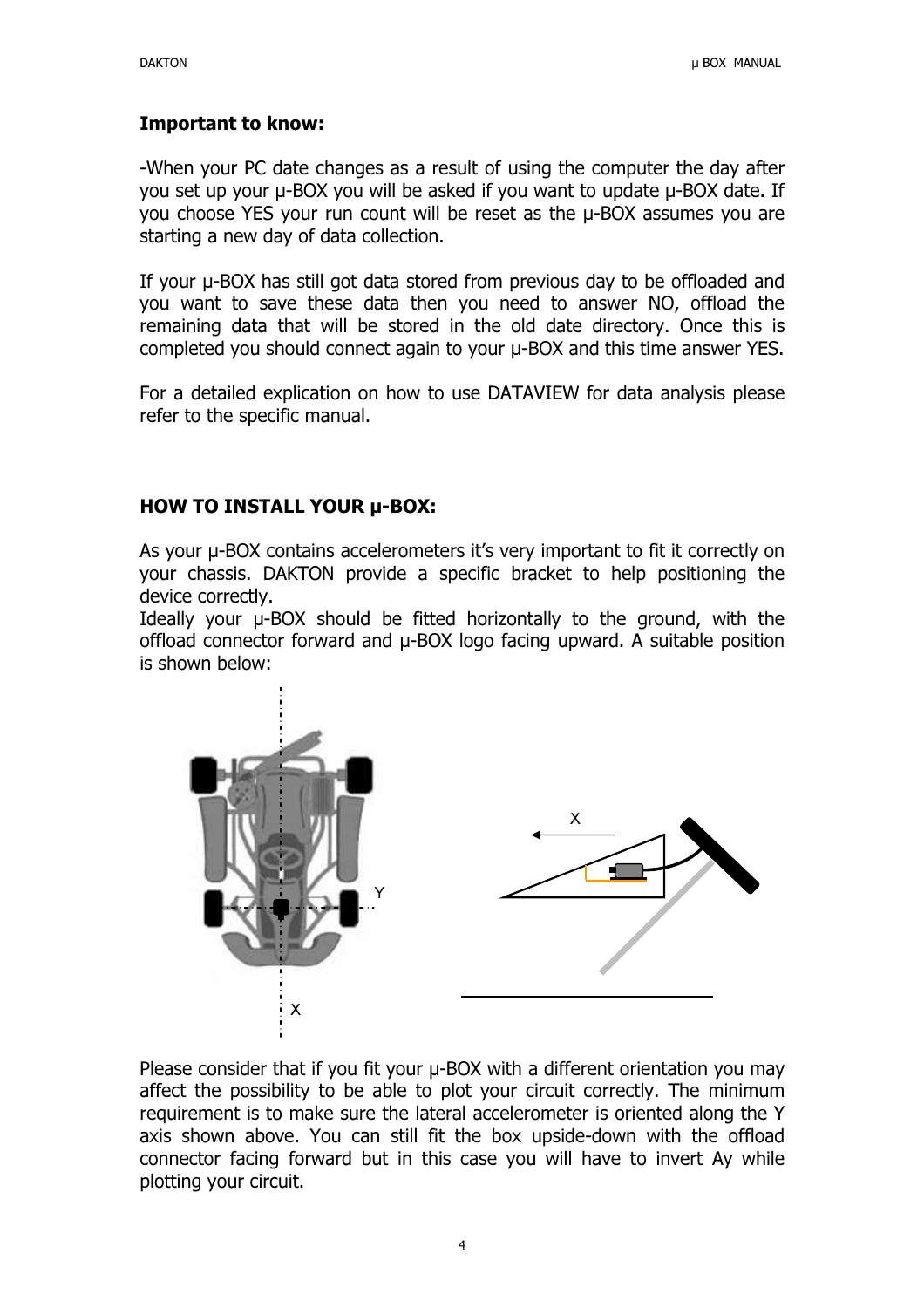

Requires zeroing **Requires** *Requires zeroing and* Lateral Acceleration sign inversion

# BLUETOOTH CONNECTIVITY WITH µ-BOX

Bluetooth connectivity is available in addition to the USB cable one.

In this case the  $\mu$ -BOX will include a class 2 Bluetooth module that allows your PC to discover the device as "µBOX".

Bluetooth connection range can vary from few meters up to 30 depending on positions and obstacles between your PC and your µ-BOX.

Make sure each Bluetooth  $\mu$ -BOX you have has been setup as COM port in your PC.

Within DATAVIEW System Setup create a connection for each port (or for the ones you want to use) and name each connection differently (for example you can assign to it its driver name).

In order to be able to connect to your µ-BOX through Bluetooth:

-Make sure the DASHBOARD at which the µ-BOX is connected is powered. (µ-BOX will not respond if the DASHBOARD is switched off).

-Make sure to be in a strong Bluetooth signal range

-Access Connection to Logger and select the Connection Name related to that µ-BOX within the list of available connections.

If while PC is connected to your  $\mu$ -BOX the DASHBOARD powers down, once you will exit the connection the µ-BOX will stay powered for further 20 seconds. This helps avoiding having to power on the DASHBOARD in case you want to connect again.

Once connected DATAVIEW will behave exactly the same as in the case of a cable connection.